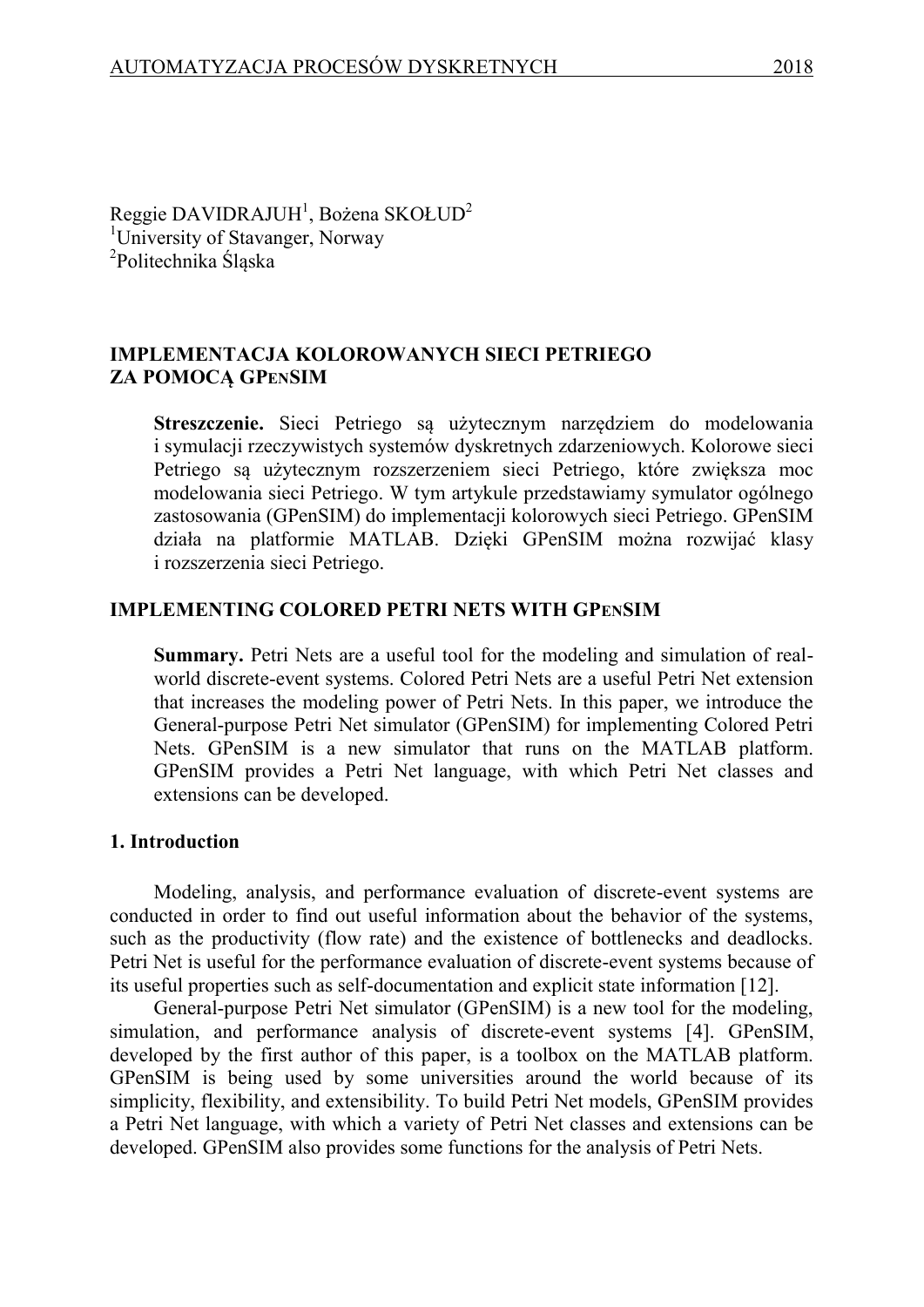In P/T Petri Net, tokens residing inside a place are homogeneous. Colored Petri Net is an extended Petri Net that allow the distinction between tokens [3]. In Colored Petri Net, a token can has a data packet attached to it, and this data packet is called the token color. In some Petri Net tools like CPN, data packets (color) can be any data type. However, tokens usually contain one data type only, referred to as the 'color set' of the place.

GPenSIM allows only one type of 'color set', the set of ASCII text strings. Thus, compared to CPN, GPenSIM offers only a rudimentary facility for coloring tokens. However, this simple coloring mechanism when combined with the enabling functions and global variables, usually facilitates modeling any complex, large-scale, real-world discrete-event systems.

In this paper: section-II introduces Colored Petri Nets. Section-III introduces GPenSIM. Section-IV presents an example to show how easily Colored Petri Nets can be implemented with GPenSIM.

## **2. Colored PEtri Nets**

Colored Petri Net is defined as follows [8]:

A Colored Petri Net is a nine-tuple  $CPN = (P, T, F, S, C_f, N_f, A_f, G_f, I_f)$ , where:

- *P* is a set of places.
- *T* is a set of transitions,  $P \cap T = T \cap P = \emptyset$ ,
	- *F* is a set of flows (arcs), from  $p_i \in P$  to  $t_i \in T$  and from  $t_i \in T$  to  $p_i \in P$
- *S* is a set of color, containing the colors (*ci*) and the operations on the colors.
- *C<sub>f</sub>* is the color function that maps  $p_i \in P$  into colors  $c_i \in S$ .
- *N<sub>f</sub>* is the node function that maps *F* into  $(P \times T) \cup (T \times P)$ .
- *A<sub>f</sub>* is the arc function that maps each flow (arc)  $f \in F$  into the expression *e*.

• *G<sub>f</sub>* is that guard function that maps each transition  $t_i \in T$  to a guard expression *g*. The output of the guard expression should evaluate to Boolean value: true or false.

• *I<sub>f</sub>* is the initialization function that maps each place  $p_i \in P$  into an initialization expression. The initialization expression must evaluate to multiset of tokens with a color corresponding to the color of the place  $C(p)$ .

# *A. Colored Petri Net: GPenSIM realization*

In comparison with CPN tool, realization of Colored Petri Net in GPenSIM is somewhat simpler. For example:

- In GPenSIM, the set of colors are limited to set of ASCII text strings whereas in CPN, colors of any datatype can be added to tokens.
- Also in GPenSIM, the functions  $C_f$ ,  $N_f$ ,  $A_f$ ,  $G_f$ , and  $I_f$  are all fused together and becomes the enabling function that is coded in the pre-processor files.
- In CPN, logical conditions can be imposed on places, transitions, and arcs. In GPenSIM, only transitions can process logical expressions.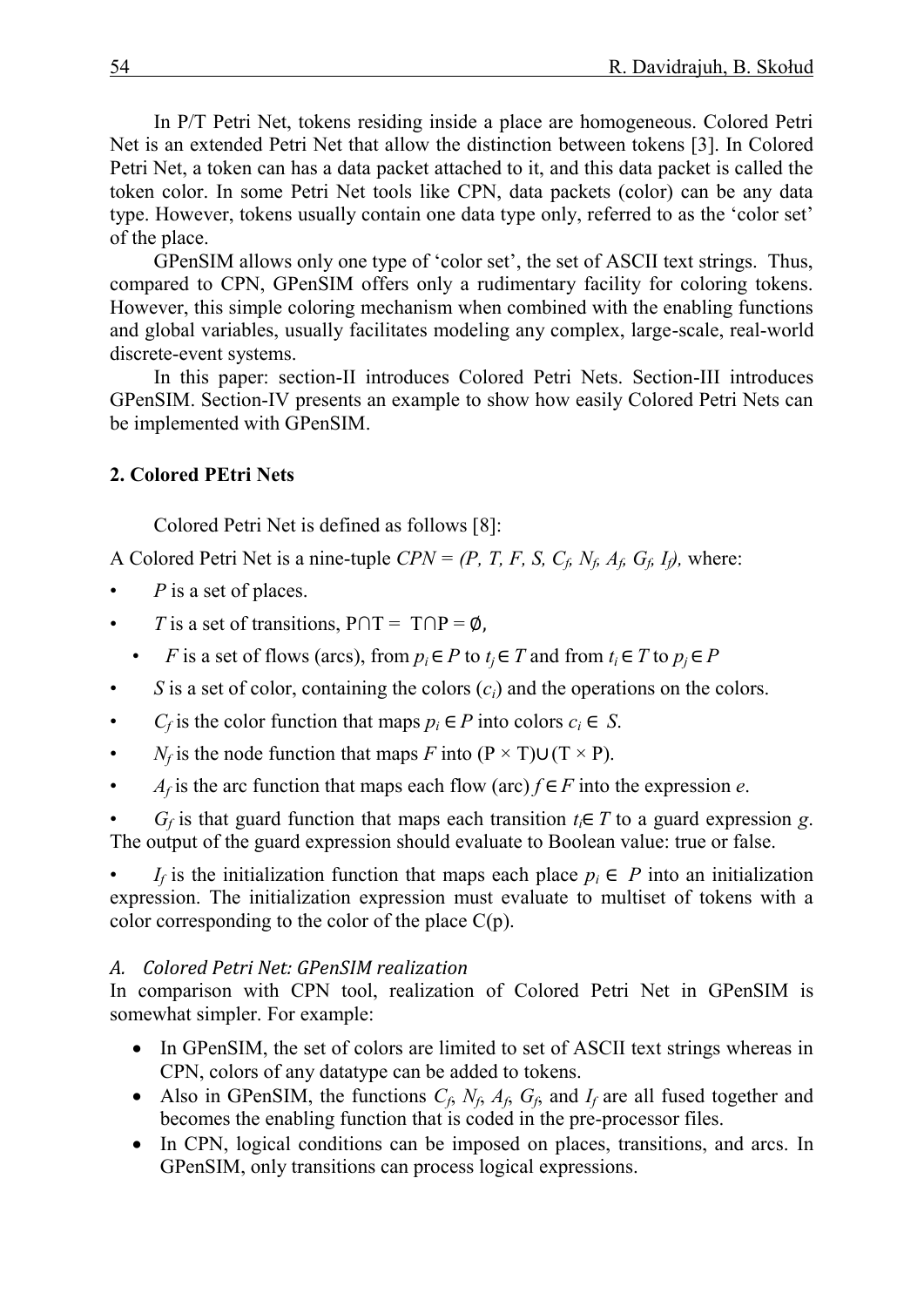• In CPN, the arc weights can dynamically change due to the value of the logic conditions attached to it. However, in GPenSIM, there is a clear separation of static and dynamic details. Once the static details are coded in the Petri Net Definition File (PDF) file, the arcs weights remains fixed as declared in the PDF.

Even with these simplifications (or perhaps, because of these simplification), GPenSIM is being used to solve many industrial problems as described in the section on discussions.

## **2. GEPenSIM**

General-purpose Petri Net simulator (GPenSIM) is a toolbox on MATLAB platform. GPenSIM is for modeling, simulation, and performance analysis of discreteevent systems. GPenSIM can also be used for control of discrete-event systems. GPenSIM (the current version is v10) is being used by some universities around the world, e.g., in Australia, China, Korea, and the USA [1,2,9,10]. The reasons for the acceptance being the simplicity of learning and using, and its flexibility to incorporate newer functionality [1,2,4,9,10].

Implementing a Petri Net model with GPenSIM usually happens via four MATLAB files (M-files) [4]:

- 1. Petri Net Definition File (PDF): A PDF declares the static Petri Net graph: the set of places, the set of transitions, and the set of arcs are declared in this file.
- 2. Main Simulation File (MSF): The MSF declares the initial dynamics (e.g., initial tokens in the places, firing times of the transitions, firing costs of the transitions) and runs the simulations. When the simulation terminates, the code for plotting and printing the simulation results are also coded in this file.
- 3. The pre-processor file (COMMON\_PRE): If there are additional conditions for the enabled transitions to satisfy before firing, these conditions are coded in the COMMON\_PRE file.

The post-processor file (COMMON\_POST): If there are any post-firing actions to be performed after firing of transitions, these actions can be coded in the COMMON\_POST file.

For colored Petri Nets, the functions  $C_f$ ,  $N_f$ ,  $A_f$ ,  $G_f$ , and  $I_f$  are all fused together and becomes the enabling function that is coded in the COMMON\_PRE file.

## *A. Implementing Colored Petri Nets with GPenSIM*

In GPenSIM, each token can become a unique one, identifiable with a unique token identification number (tokID). Also, some tags ('colors') can be added to each token. When using colors in GPenSIM, the following issues are important:

- **1. Only transitions can manipulate colors:** in the pre-processor COMMON PRE, one can add, delete, or alter colors of the output tokens.
- 2. **By default, colors are inherited**: when a transition fires, it collects all the colors from the consumed (input) tokens and then it passes these colors to the deposited (output) tokens. However, color inheritance can be prevented by **overriding**.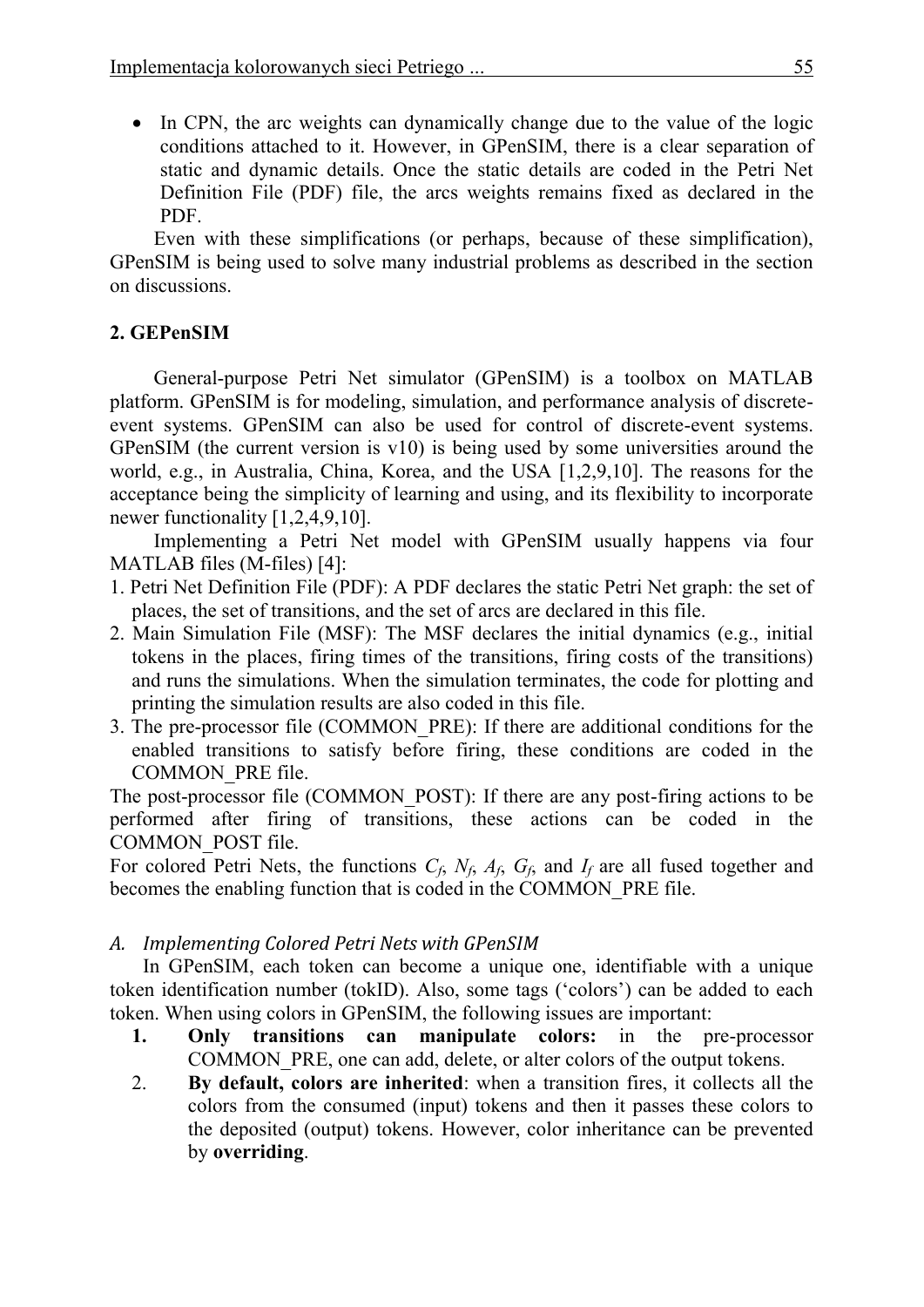- 3. An enabled transition can select **specific input tokens based on preferred colors**.
- 4. An enabled transition can also select **specific input tokens based on time**; e.g., the time the tokens are created.
- 5. The structure of tokens: tokens have a unique identity number (tokID), creation time, and a set of colors.

# *B. Structure of a Token*

A token has a structure that consists of three elements:

- 1. **tokID** (integer value): a unique token identification number.
- 2. **creation time** (real value): the time the token was created by a transition. Please note that this time may be different from (less than or equal to) the time the token was actually deposited into an output place by the transition.
- 3. **t** color (set of text strings): a set of colors.

E.g.:

```
 tokID: 101 
 creation_time: 30.25
       t_color: {'Tamil', 'Norwegian', 'English',
```
## **'German'}**

*C. GPenSIM functions for selection of tokens based on their colors*

The table 1. below shows the GPenSIM functions that are used for color manipulation:

Table 1

| <b>Function</b>     | <b>Description</b>                                                                                                |
|---------------------|-------------------------------------------------------------------------------------------------------------------|
| tokenAllColor       | Select only the tokens that have all of the specified<br>colors.                                                  |
| tokenAny            | Select any tokens (without any preference on color).                                                              |
| tokenAnyColor       | Select tokens with any of the specified colors; selected<br>tokens must have at least one of the specified color. |
| tokenArrivedBetween | Select tokens that were deposited into a place between<br>the stated time intervals.                              |
| tokenArrivedEarly   | Select tokens that were deposited earliest into a place.                                                          |
| tokenArrivedLate    | Select tokens that were deposited latest into a place.                                                            |
| tokenColorless      | Select only the colorless tokens (tokens with NO color).                                                          |
| tokenEXColor        | Select tokens with **exact** colors (no more or no<br>less).                                                      |
| tokenWOAllColor     | Exclude a token ONLY if it has all of the specified<br>colors.                                                    |
| tokenWOAnyColor     | Exclude a token ONLY if it has ANY of the specified                                                               |

# GPenSIM functions for manipulation of token color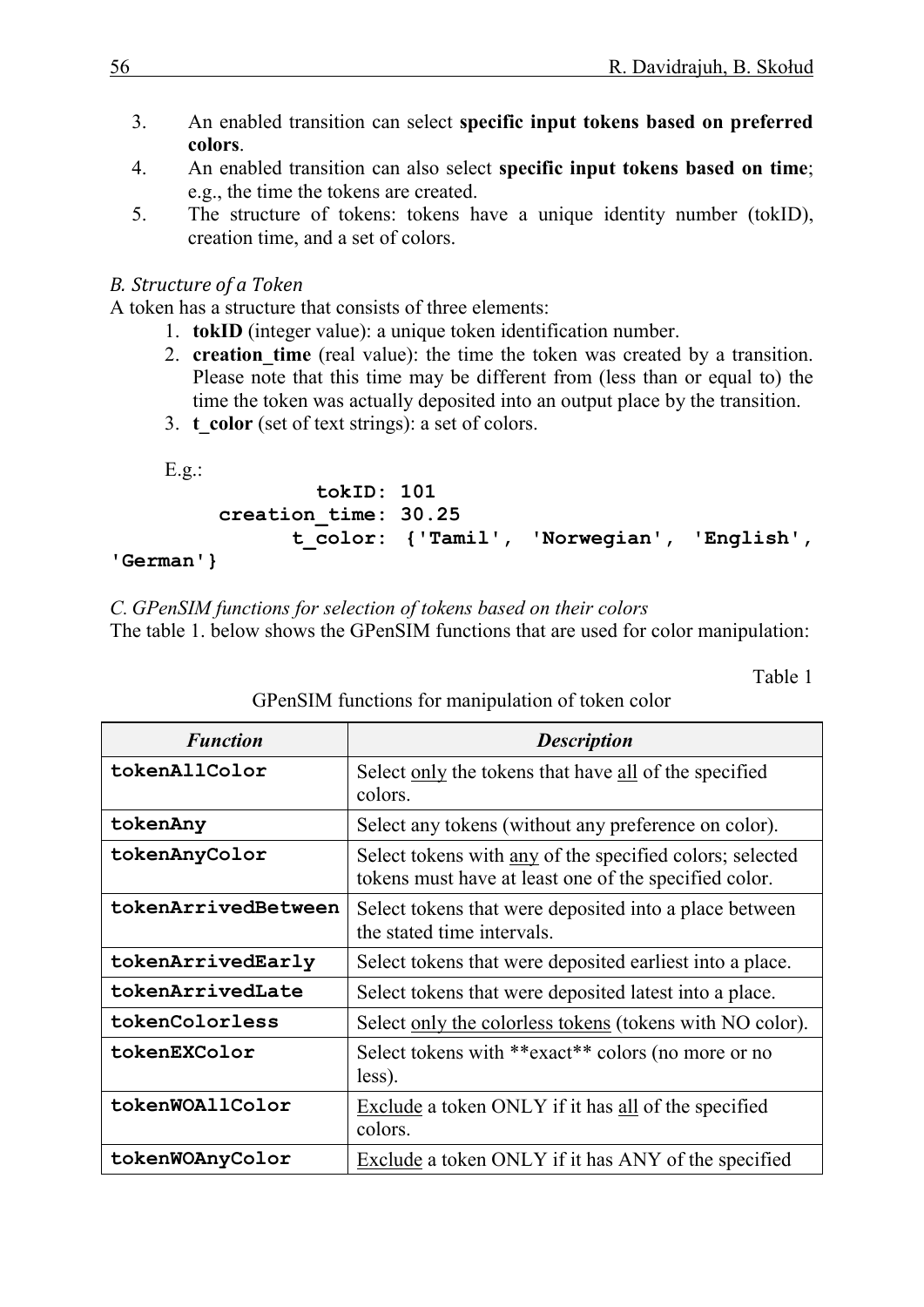|                | colors.                                                                                                                                                                                                                                                                                                                                                                                                             |
|----------------|---------------------------------------------------------------------------------------------------------------------------------------------------------------------------------------------------------------------------------------------------------------------------------------------------------------------------------------------------------------------------------------------------------------------|
| tokenWOEXColor | Exclude a token ONLY if it has **exact** colors as<br>specified                                                                                                                                                                                                                                                                                                                                                     |
| tokIDs         | Returns a set of tokIDs of tokens in a place; if the<br>second argument 'nr tokIDs wanted' is not specified,<br>then                                                                                                                                                                                                                                                                                                |
|                | tokIDs of all the tokens in the place is returned.                                                                                                                                                                                                                                                                                                                                                                  |
| prnfinalcolors | This function returns colors of the final tokens; final<br>tokens are the tokens that are left in places when the<br>simulation was stopped or completed. In addition to the<br>first input argument (which is the simulation results),<br>the optional second input argument limits the places we<br>are interested. E.g.:<br>$prnfinalcolors(\text{sim}, {^{\dagger}p2^{\dagger}}, {^{\dagger}pNUM1^{\dagger}});$ |
| Prncolormap    | This function returns colors of all of the tokens (final<br>tokens as well as previous ones) that were in different<br>places during the simulations; the optional second input<br>argument limits the places we are interested. E.g.:<br>$prncolormap(sim, { 'p2', 'pNUM1' })$ ;                                                                                                                                   |

### **3.Coloring in GPenSIM: An Application Example**

This section presents an example for implementing Colored Petri Nets with GPenSIM. This example is purposely made to be simple so that the basics of coloring in GPenSIM can be explained. Also, this example is taken from the unpublished user manual Part-II for GPenSIM, written by the first author of this paper.

Figure-1 shows that two transitions **t1** and **t2** are in conflict as they try to grab the same token from the input place **pS**. The cold start transition **tS** deposits token into **pS** at a slower rate (firing time  $= 10$  TU) and this token is being sought by the two transitions **t1** and **t2**. To avoid conflict, let us say that **t1** is allowed to fire 90% of the time, and **t2** for the rest 10%. To realize this, **tS** will add color 't1' to the output token 90% of the time, and the color 't2' for the rest of the time. This means **t1** and **t2** can only take token that bears the respective color.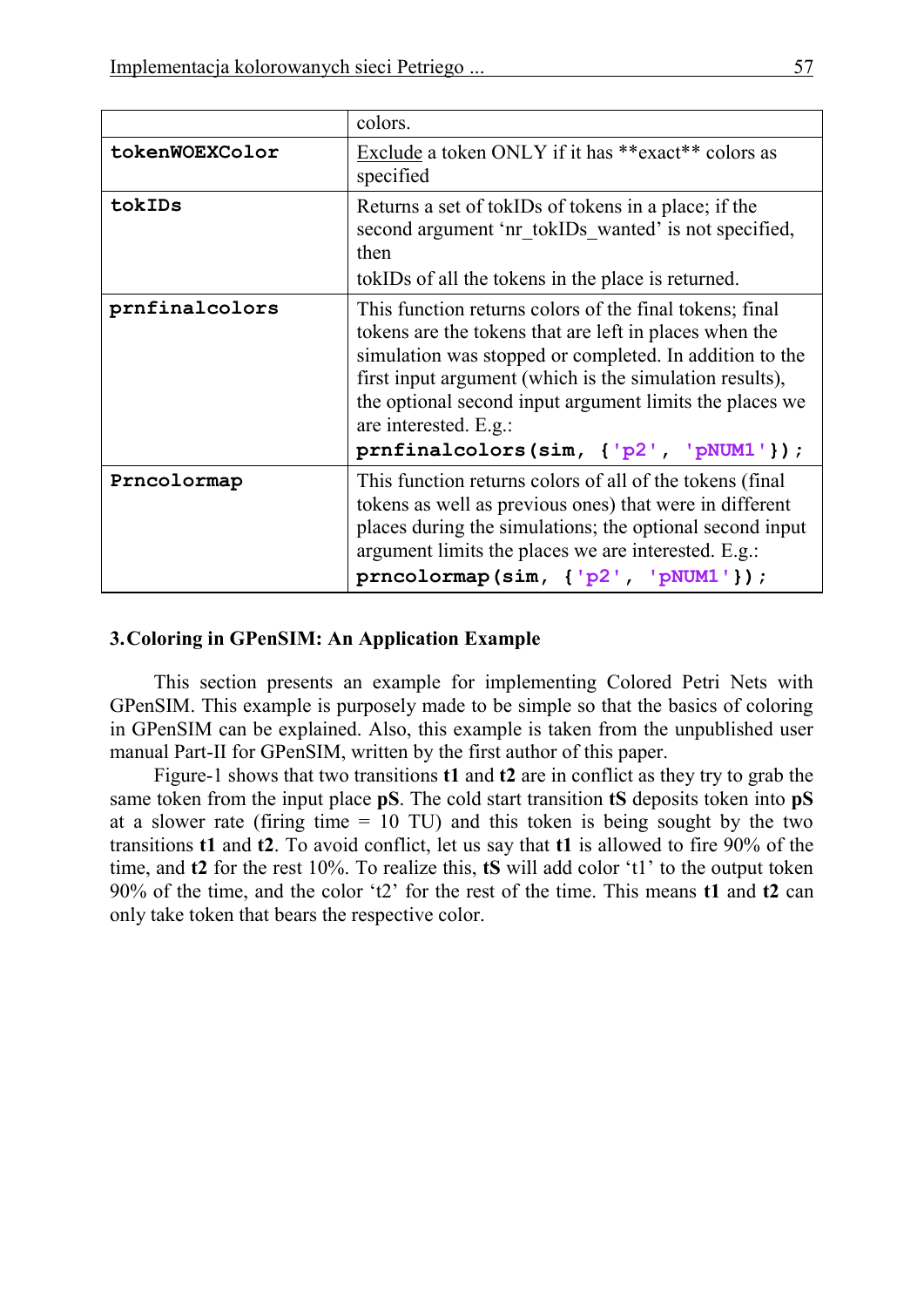

Fig.1. t1 and t2 are in conflict

The static Petri Net graph details are coded in the Petri Net Definition File (PDF). The PDF is given below:

```
% Applicatio Example: Resolving Conflict with color
function [png] = conflict_pdf() 
png.PN_name = 'Resolving Conflict with color';
png.set_of_Ps = {'pS', 'p1', 'p2'};
png.set_of_Ts = {'tS','t1','t2'}; 
png.set_of_As = {'tS','pS',1, ... % tS
         'pS','t1',1, 't1','p1',1, ... % t1 
         'pS','t2',1, 't2','p2',1}; % t2
```
The Main Simulation File (MSF) is for declaring the initial dynamics, to start the simulation, and to plot the results once the simulations are complete. The MSF is given below:

```
% Application Example: Resolving conflict with color
% t1 and t2 are in conflict. t1 has 90% chance, whereas t2 has 
10%
clear all; clc;
global global_info
global_info.STOP_AT = 1000; % stp after 1000 TU
png = pnstruct('conflict_pdf');
dyn.m0 = {'pS', 1}; % pS has one token initially
dyn.ft = {'tS', 10, 'allothers', 1}; % firing times of t1 & 
t2 is 1 TU
pni = initialdynamics(png, dyn);
sim = gpensim(pni);
plotp(sim, {'p1', 'p2'}); 
prnstate();
```
The pre-processor file COMMON PRE is the one in which the logical expressions for color manipulations are coded. These logical expressions serve two purposes:

- 1. Allow an enabled transition to start firing, if the enabling conditions are satisfied.
- 2. Allow that transition to manipulate colors of the tokens.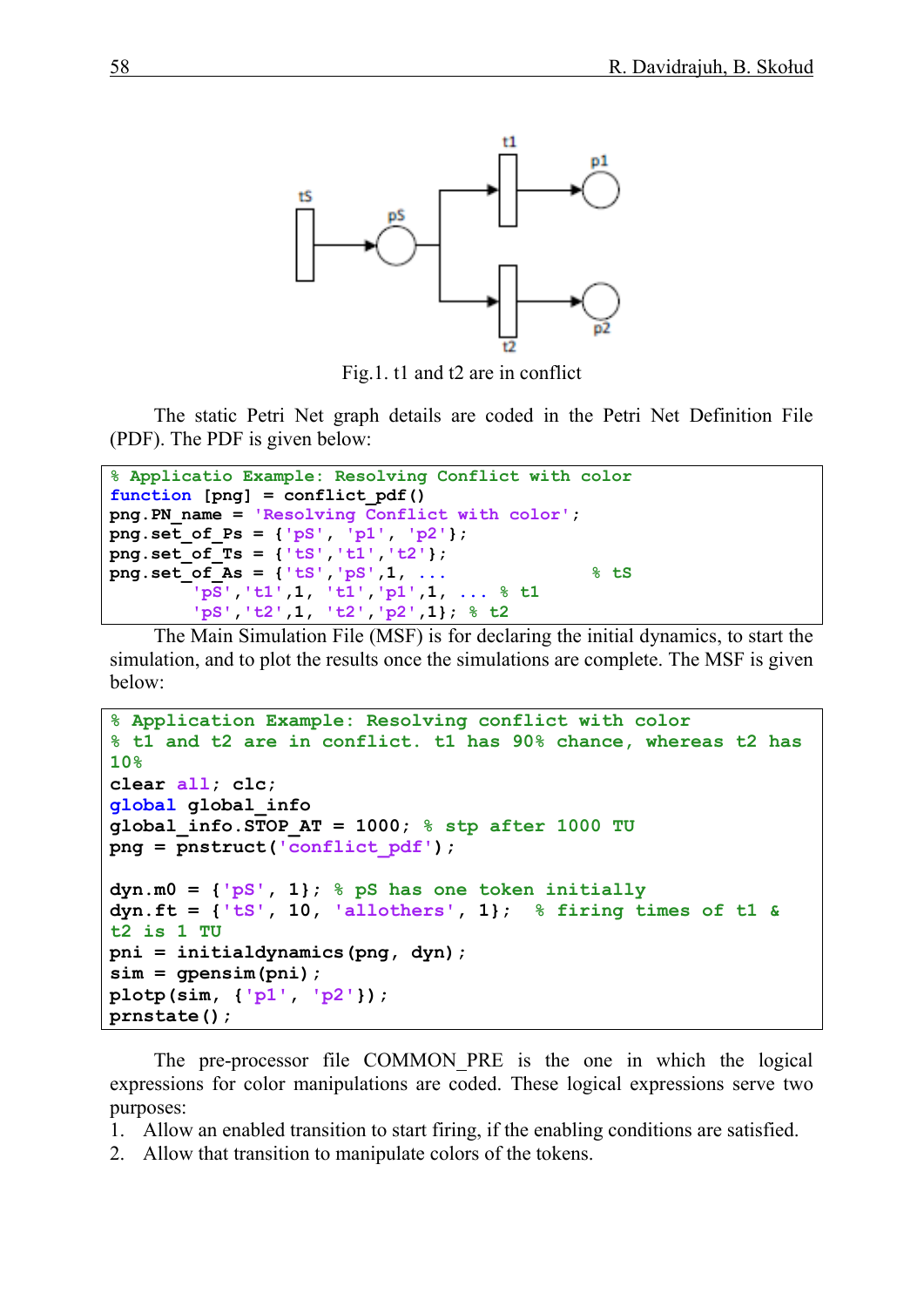In COMMON\_PRE (given below), **tS** adds color 't1' to the output token 90% of the time (color 't2' for the 10% of the time). **t1** selects token with color 't1' only, and similarly, **t2** selects token with color 't2' only.

```
function [fire, transition] = COMMON_PRE (transition)
tname = transition.name;
switch tname
     case 'tS'
        random num = rand; % 0 to 1
         %%%% t1 has 90% chance, whereas t2 has only 10%
         if and(ge(random_num,0), lt(random_num,0.9))
             color = 't1'; % t1 can fire
         else
             color = 't2'; % t2 can fire
         end
         transition.new_color = color;
         fire = 1; % always fire tE as it is not in conflict
     case 't1'
         % From pS, t1 takes only the token with color 't1' 
        tokID = tokenAnyColor('pS',1, {'t1'});%select token 
with color 't1'
         fire = tokID; % fire only if the token has color 't1'
     case 't2'
         % From pS, t2 takes only the token with color 't2'
         tokID = tokenAnyColor('pS',1,{'t2'});% select token 
with color 't2'
         fire = tokID; % fire only if the token has color 't2'
     otherwise
         disp('Unknown method.')
end
```
The simulation results (print the final states with '**prnstate**') show that **t1** has fired about 90% of the time (as **p1** has 90% of the tokens).

**90p1 + 9p2 + pS**

#### **4. Discussion**

GPenSIM supports many well-known Petri Net extensions and subclasses such as Petri Nets with Inhibitor Arcs, Petri Nets with Priority, enabling functions, and Colored Petri Net. Due to flexibility, it is also easy to implement newer extensions with GPenSIM (e.g., Cohesive Place-Transition Nets with Inhibitor Arcs [6]). This paper describes the implementation of Colored Petri Nets with GPenSIM.

As shown in the section-II, the implementation of Colored Petri Nets in GPenSIM is much simplified in comparison with the CPN tool. Perhaps, because of these simplification, many users are starting to adopt GPenSIM as their modeling tool.